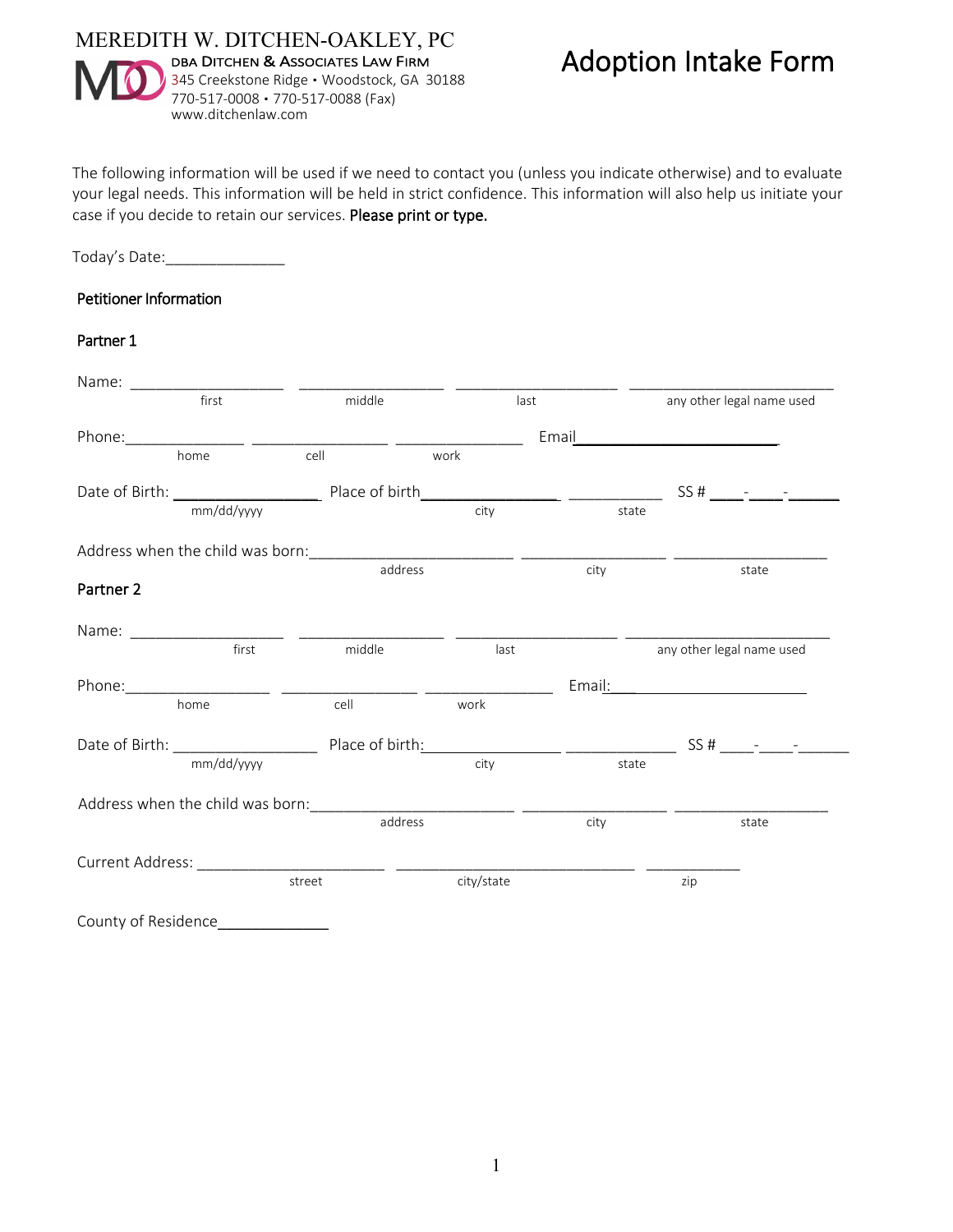

# Adoption Intake Form

# Biological Mother

| first                                                                                                           | middle                  | last                                      |              | any other legal name used        |
|-----------------------------------------------------------------------------------------------------------------|-------------------------|-------------------------------------------|--------------|----------------------------------|
|                                                                                                                 |                         |                                           |              |                                  |
| street                                                                                                          |                         | city/state                                | zip          |                                  |
|                                                                                                                 |                         | County of Residence: DOB: DOB: mm/dd/yyyy |              |                                  |
|                                                                                                                 |                         |                                           |              |                                  |
| home                                                                                                            | $\frac{1}{\text{cell}}$ | work                                      |              |                                  |
| Marital Status at time of child's conception: $\bigcup$ Single $\bigcup$ Divorced                               |                         |                                           |              | Separated (not legally divorced) |
| Widowed                                                                                                         |                         |                                           |              |                                  |
|                                                                                                                 |                         |                                           |              |                                  |
| <b>Biological Father</b>                                                                                        |                         |                                           |              |                                  |
|                                                                                                                 |                         |                                           |              |                                  |
| first                                                                                                           | middle                  | last                                      |              | any other legal name used        |
|                                                                                                                 |                         |                                           |              |                                  |
| street                                                                                                          | city/state              |                                           | zip          |                                  |
|                                                                                                                 |                         |                                           |              |                                  |
|                                                                                                                 |                         | mm/dd/yyyy                                |              |                                  |
|                                                                                                                 |                         |                                           |              |                                  |
| home                                                                                                            | cell                    | work                                      |              |                                  |
| Children to be Adopted                                                                                          |                         |                                           |              |                                  |
| Child's Name                                                                                                    |                         | Date of Birth                             |              | Sex of Child                     |
|                                                                                                                 |                         |                                           |              |                                  |
|                                                                                                                 |                         |                                           |              |                                  |
| Sibling Information List any siblings (step or half, of the child being adopted, and what the relationship is): |                         |                                           |              |                                  |
| Sibling's Name                                                                                                  | Date of Birth           |                                           | Relationship |                                  |
|                                                                                                                 |                         |                                           |              |                                  |
|                                                                                                                 |                         |                                           |              |                                  |
|                                                                                                                 |                         |                                           |              |                                  |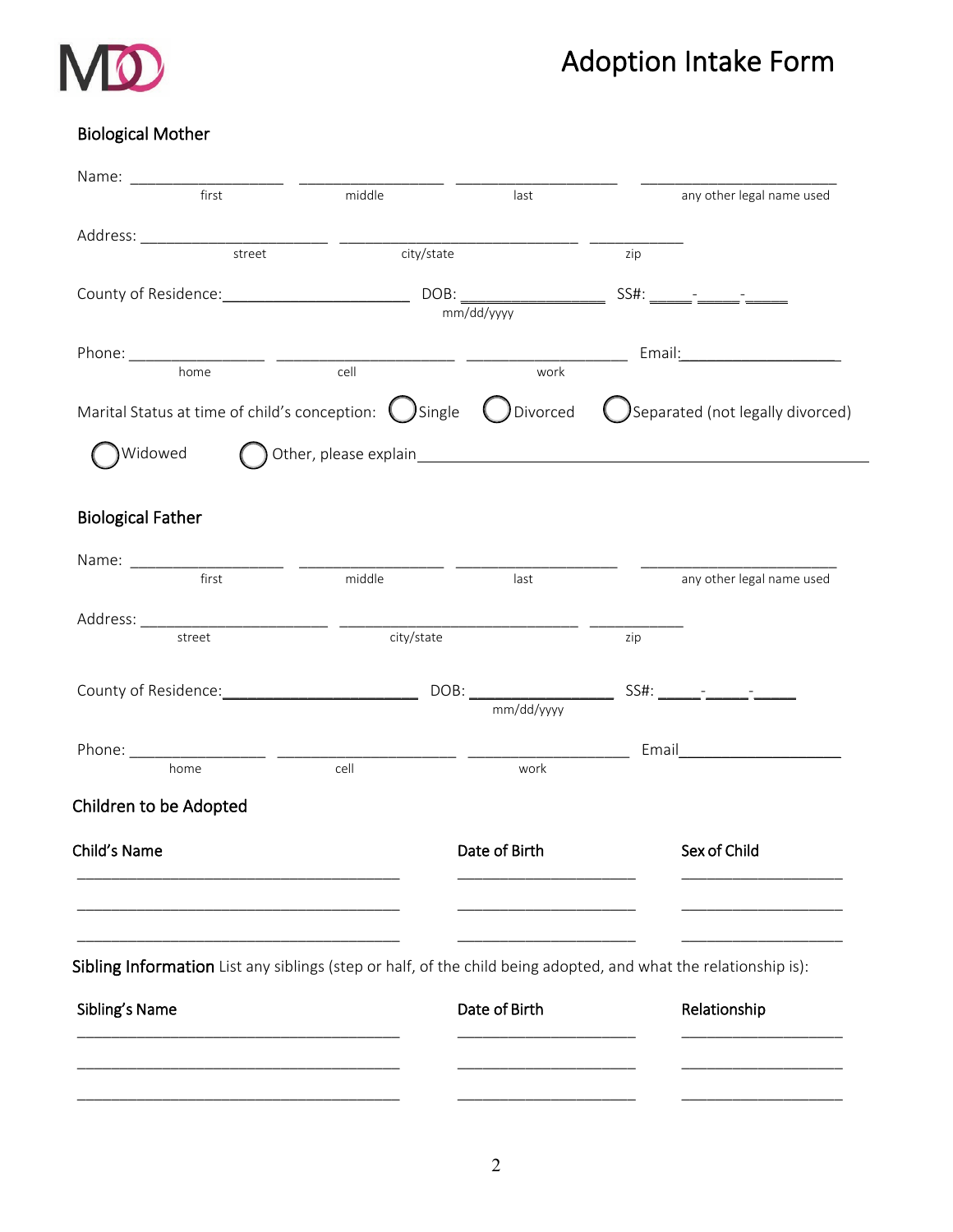

# Adoption Intake Form

# Miscellaneous Information *(please answer applicable questions):*

| 1. Name of the child(ren) be when the adoption is complete?                                                      |
|------------------------------------------------------------------------------------------------------------------|
| 2. Date of marriage of step parent to biological parent or of parents that are adopting the child(ren):          |
| 3. If a step-parent adoption: How long has step-parent lived with the child in the home?                         |
| 4. If a step-parent adoption, date of divorce between biological parent of the child and client.                 |
| 5. Are there any Grandparent visitation rights involved? (This would be a court action). If yes, please explain: |

6. If applicable, please include the history of the missing biological parent. Were you married/divorced and/or if the child was legitimized. When was the last contact with the biological parent? If the biological parent paid child support, when was the last support paid? Is there a support order in place? If so, please provide a copy of agreements or orders.

Explain here:

Explain here: